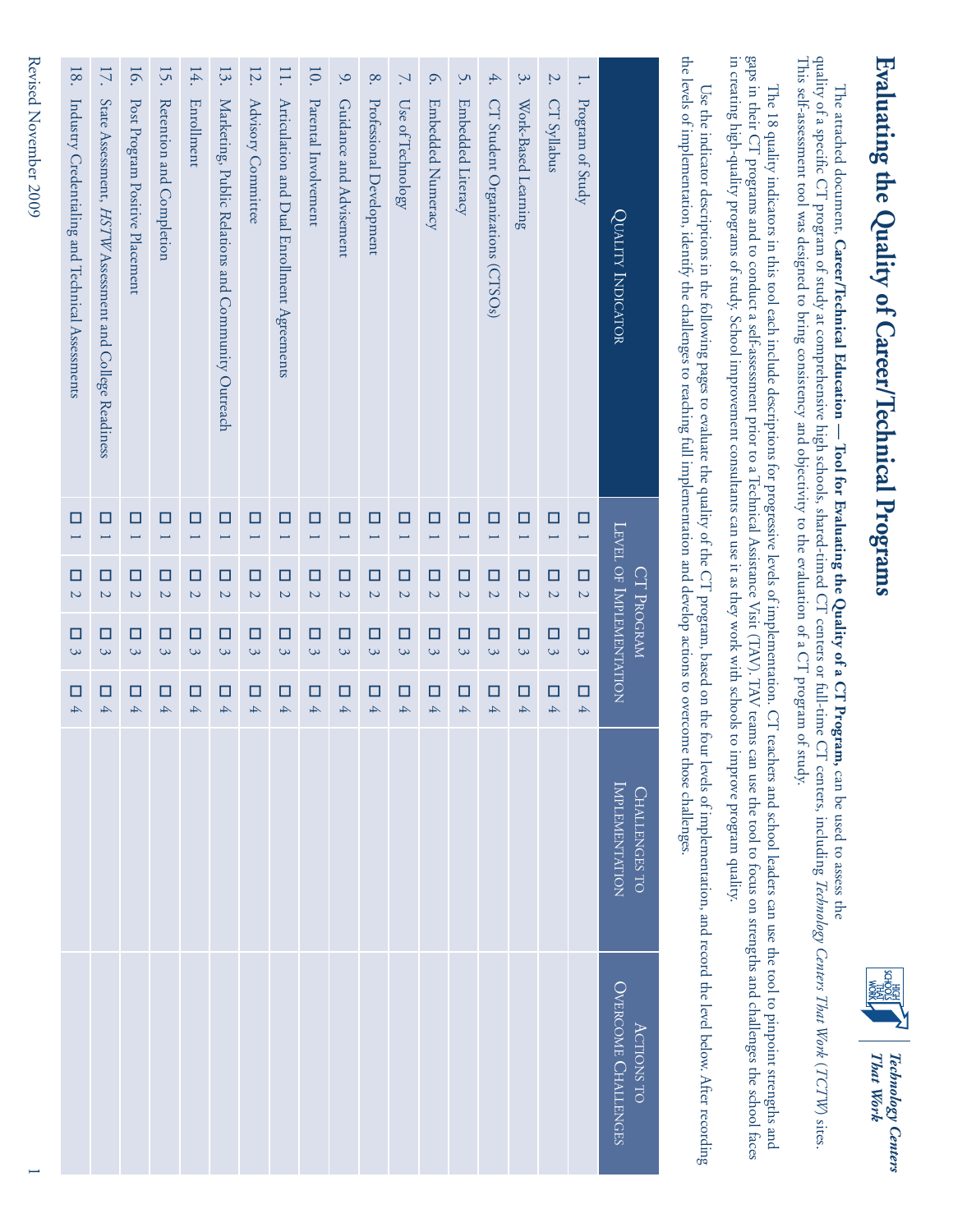| successful transition to<br>students would take to prepare for<br>study includes a sequence of<br>the career field.<br>graduation, college- and career-<br>aligned with academic standards<br>occupational-specific.<br>college-preparatory academic<br>technical standards essential to<br>postsecondary education and<br>readiness standards required for<br>required for high school<br>the broad career field.<br>four career/technical (CT) courses<br>courses and a sequence of at least<br>A career-focused program of<br>The sequence of CT courses is<br>It can be career theme-based or<br>both further study and careers in<br>Ξ.<br>Program of Study<br><b>QUALITY INDICATORS</b><br>aligned with current technical<br>standards required for high school<br>aligned with state academic<br>include a sequence of at least four<br>content standards.<br>aligned with college- and career-<br>graduation.<br>courses to meet CT completer<br>The program of study is not<br>readiness standards.<br>requirements.<br>The program of study does not<br>The program of study is not<br>The program of study is not<br>Little or No Development and<br>Implementation<br>LEVEL 1<br>sequence of no more than four<br>of study addresses the soft skills<br>of study is aligned with current<br>of study is aligned with college-<br>courses.<br>employees.<br>that employers desire of<br>graduation requirements.<br>academic core to meet<br>occupational focus without<br>Students can have a single<br>and career-readiness standards for<br>graduation.<br>The program of study includes a<br>technical content standards.<br>the HSTW-recommended<br>At least $40$ percent of the program<br>reading required for high school<br>There is no evidence the program<br>At least 40 percent of the program<br>having to complete any part of<br>reading and mathematics.<br>to state academic standards for<br>The program of study is aligned<br>Limited Development or<br>Partial Implementation<br>LEVEL 2 |
|---------------------------------------------------------------------------------------------------------------------------------------------------------------------------------------------------------------------------------------------------------------------------------------------------------------------------------------------------------------------------------------------------------------------------------------------------------------------------------------------------------------------------------------------------------------------------------------------------------------------------------------------------------------------------------------------------------------------------------------------------------------------------------------------------------------------------------------------------------------------------------------------------------------------------------------------------------------------------------------------------------------------------------------------------------------------------------------------------------------------------------------------------------------------------------------------------------------------------------------------------------------------------------------------------------------------------------------------------------------------------------------------------------------------------------------------------------------------------------------------------------------------------------------------------------------------------------------------------------------------------------------------------------------------------------------------------------------------------------------------------------------------------------------------------------------------------------------------------------------------------------------------------------------------------------------------------------------------------------------------------------------------------|
| academic core.<br>and complete at least two parts<br>supplement their career focus<br>academic or CT courses that<br>and career-readiness standards for<br>of study is aligned with college-<br>soft skills that employers desire<br>The program of study requires<br>of study is aligned with current<br>reading and mathematics.<br>for high school graduation.<br>of the HSTW-recommended<br>CT students to take advanced<br>of employees.<br>At least 75 percent of the program<br>technical content standards<br>The program of study addresses<br>At least $75$ percent of the program<br>eading and mathematics required<br>o state academic standards for<br>The program of study is aligned<br>Operational Level of<br>Development and<br>Implementation<br>$\tt L_{\rm FVEL}$ 3                                                                                                                                                                                                                                                                                                                                                                                                                                                                                                                                                                                                                                                                                                                                                                                                                                                                                                                                                                                                                                                                                                                                                                                                                                 |
| with college- and career-readiness<br>standards for reading, mathe-<br>students to gain firsthand<br>skills without redundancy and<br>aligned with current technical<br>aligned with state academic<br>education. The pathway includes a<br>for the transition to postsecondary<br>career pathway to prepare students<br>experience in the career field<br>they integrate opportunities for<br>build depth of knowledge and<br>complete at least four sequenced<br>content standards, and students<br>complete the HSTW-<br>standards, and CT students<br>high school graduation.<br>formal apprenticeship program,<br>CT courses.<br>English, mathematics and science.<br>recommended academic core for<br>matics and science required for<br>The program of study is aligned<br>The program of study creates a<br>Career courses are articulated to<br>The program of study is fully<br>The program of study is fully<br>Exemplary Level of<br>Development and<br>Implementation<br>LEVEL 4                                                                                                                                                                                                                                                                                                                                                                                                                                                                                                                                                                                                                                                                                                                                                                                                                                                                                                                                                                                                                             |

Career/Technical Education - Tool for Evaluating the Quality of a CT Program

Revised November 2009 2 Revised November 2009

a CT completer.

a CT completer.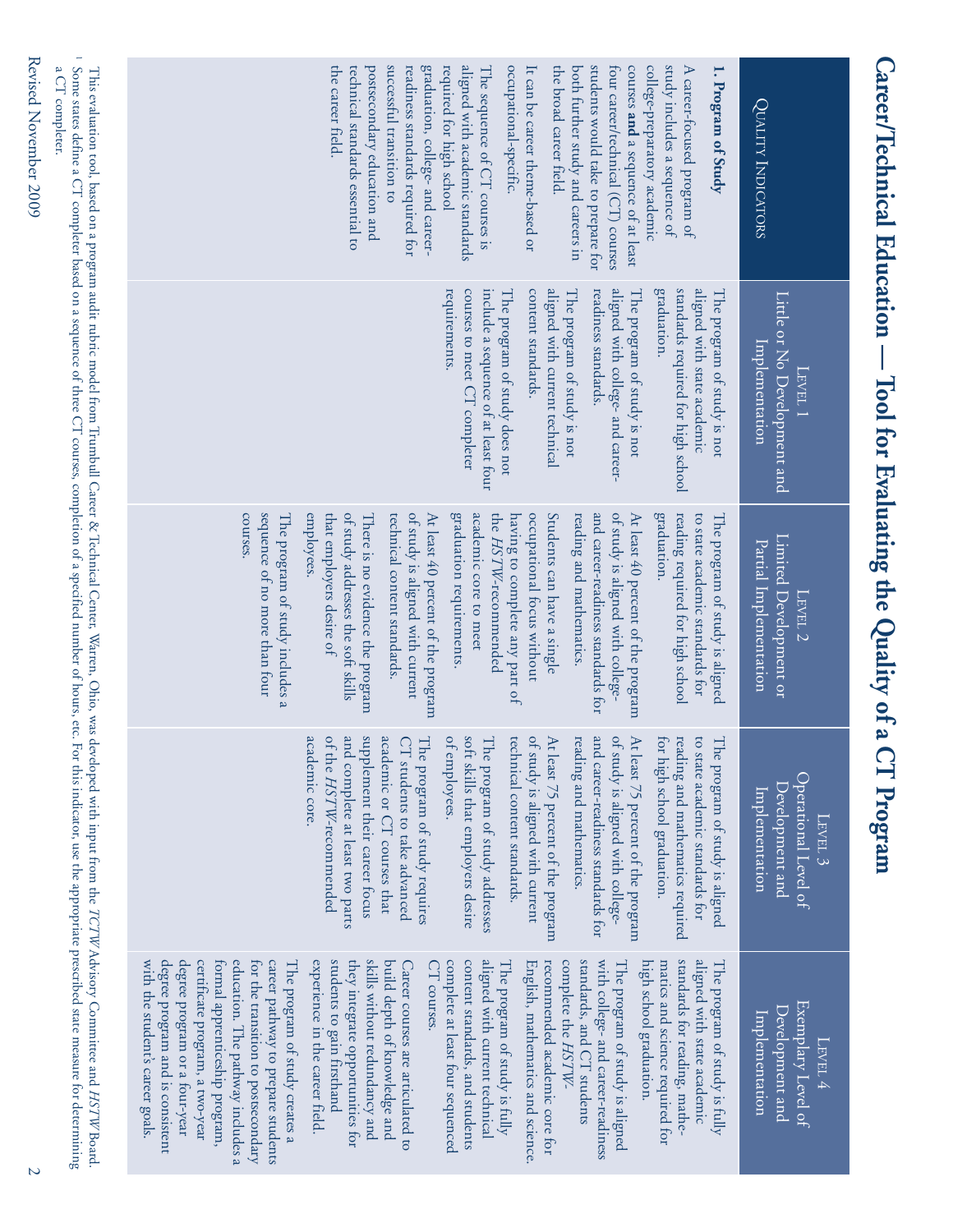| 2. CT Syllabus<br>standards, and industry standards.<br>college- and career-readiness<br>of standards: academic standards<br>summative assessments.<br>and projects relevant to the career<br>sample exemplary assignments<br>for high school graduation,<br>The examples cover the spectrum<br>field and formative and<br>meets guidelines and includes<br>Each course in the sequence of<br>CT courses has a syllabus that                                                                                                                                                                                                                                        | QUALITY INDICATORS |
|---------------------------------------------------------------------------------------------------------------------------------------------------------------------------------------------------------------------------------------------------------------------------------------------------------------------------------------------------------------------------------------------------------------------------------------------------------------------------------------------------------------------------------------------------------------------------------------------------------------------------------------------------------------------|--------------------|
| se:<br>include necessary elements, such<br>meet course syllabus guidelines or<br>Existing CT course syllabi do not<br>Course syllabi do not exist for all<br>CT courses.<br>assessment plan<br>course goals<br>course description<br>major course projects<br>instructional philosophy<br>instructional delivery plan<br>project outlines                                                                                                                                                                                                                                                                                                                           | LEVEL 1            |
| guidelines.<br>At least 50 percent of the courses<br>academic standards for high<br>of learning needed to meet state<br>All syllabi are designed to the level<br>have a syllabus meeting the<br>school graduation.                                                                                                                                                                                                                                                                                                                                                                                                                                                  | LEVEL 2            |
| of learning needed to meet state<br>standards of the career field.<br>graduation and technical<br>standards for high school<br>and assessments are designed to<br>anchor assignments and projects<br>standards.<br>academic standards and technical<br>syllabus that meets the guidelines.<br>Examples of assignments, projects<br>for each course in the sequence.<br>program of study.<br>where courses fall within the<br>help students meet academic<br>CT syllabi contain descriptions of<br>CT course descriptions indicate<br>$\mathbb H$<br>E<br>I syllabi are designed to the level<br>CT courses have a course                                            | $\tt LEVEL~3$      |
| of an authentic project to be<br>help students meet college- and<br>and assessments are designed to<br>policies (i.e., redoing substandard<br>assessment and grading; rework<br>standards.<br>college- and career-readiness<br>syllabus is aligned to the essential<br>requirements of Level 3, and each<br>assessed by a panel of judges.<br>field<br>career-readiness standards and<br>Examples of assignments, projects<br>using real-world problems<br>assignments and project outlines<br>work); and standards-based<br>Each syllabus contains an example<br>technical standards for the career<br>The syllabus includes details on<br>All CT courses meet all | LEVEL 4            |

Revised November 2009 3 Revised November 2009

<sup>2</sup> An anchor assignment is a major activity, problem or project that is authentic, will take several days to complete and engages students as they apply literacy and numeracy skills. The anchor assignment assesses for an understanding of these skills. An anchor assignment is a major activity, problem or project that is authentic, will take several days to complete and engages students as they apply literacy and numeracy skills. The anchor assignment assesses for an understanding of these skills.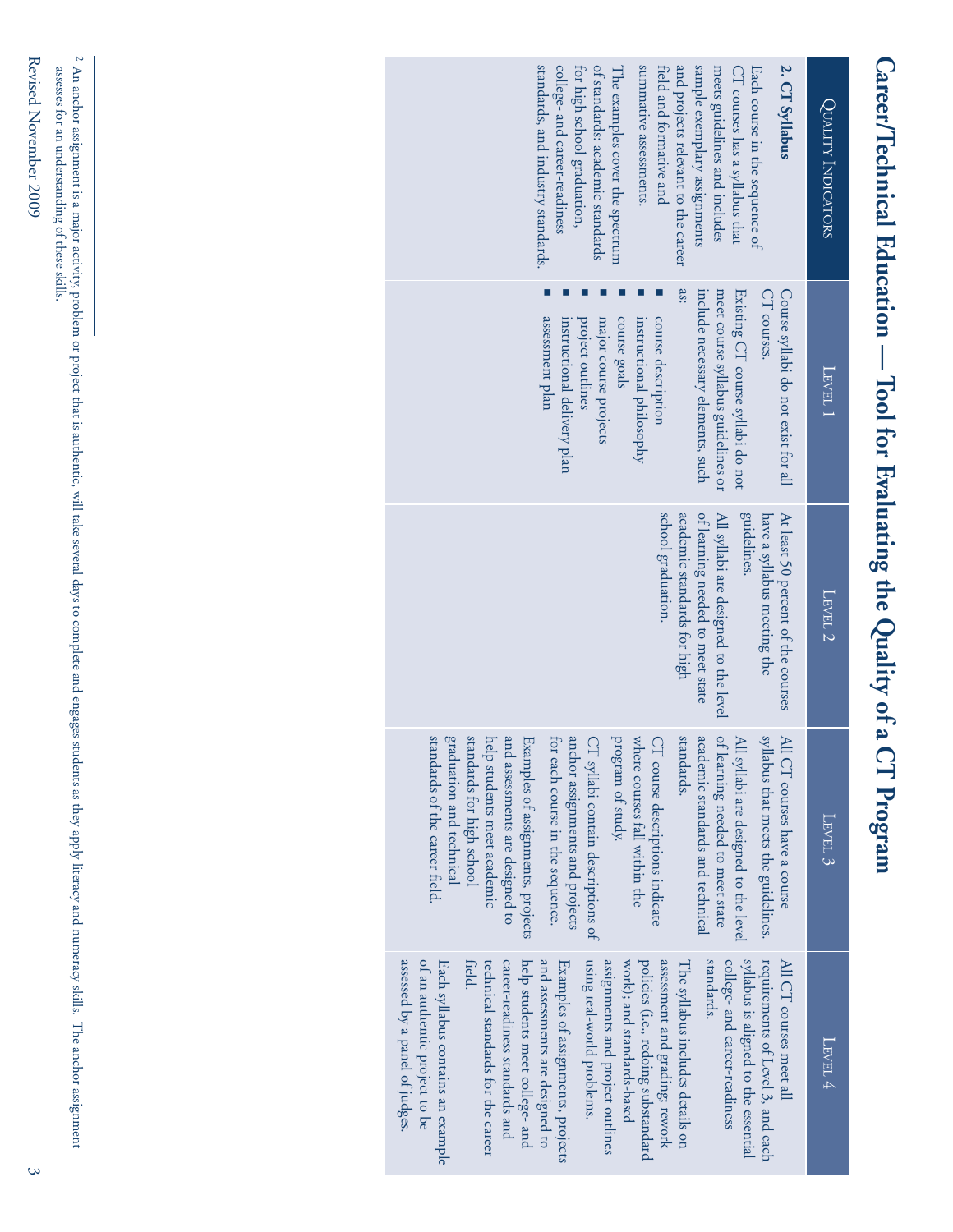| 3. Work-Based Learning<br>service.<br>job shadowing and community<br>approved by the school. Options<br>structured program linked to the<br>cooperative learning, internships,<br>include youth apprenticeships,<br>Work-based learning is a formal,<br>$\mathbb{C}\mathbb{T}$ program of study and                                                                                                                                                                                                                                                                                                                                                                                                                                                                                                   | QUALITY INDICATORS   |
|-------------------------------------------------------------------------------------------------------------------------------------------------------------------------------------------------------------------------------------------------------------------------------------------------------------------------------------------------------------------------------------------------------------------------------------------------------------------------------------------------------------------------------------------------------------------------------------------------------------------------------------------------------------------------------------------------------------------------------------------------------------------------------------------------------|----------------------|
| opportunity is established.<br>No work-based learning                                                                                                                                                                                                                                                                                                                                                                                                                                                                                                                                                                                                                                                                                                                                                 | LEVEL 1              |
| experiences.<br>opportunities are limited to field<br>and work-based learning<br>experience.<br>opportunities that rotate students<br>well as formal job-shadowing<br>at least one planned field trip, as<br>between classroom assignments<br>report on or evaluate the<br>Students may or may not have to<br>based learning opportunities.<br>the career area to provide work-<br>actively solicit local businesses in<br>through a variety of work settings<br>There is no evidence of a link<br>The CT program does not<br>trips and job shadowing. There is<br>Work-based learning                                                                                                                                                                                                                | $\Gamma$ EVEL $2$    |
| experience<br>employers or students.<br>area.<br>experience in the broad career<br>students to gain firsthand<br>experiences.<br>report on or evaluate the<br>Students may or may not have to<br>based experience is done with<br>learning opportunities for CT<br>coordinator actively solicits local<br>businesses to provide work-based<br>There is a formal training plan for<br>internships and cooperative work<br>include field trips, job shadowing,<br>No formal follow-up on work-<br>The school's work-based learning<br>internships.<br>Work-based learning opportunities                                                                                                                                                                                                                 | $\tt L_{\rm EVEL}$ 3 |
| summaries, and developing a<br>opportunities include field trips,<br>Students are expected to complete<br>quality experiences for students<br>school and the business providing<br>and the work-based learning<br>portfolio).<br>activities, preparing weekly<br>school assignments related to the<br>and employers.<br>the work-based learning to ensure<br>communication between the<br>opportunities are linked directly<br>cooperative work experiences<br>job shadowing, internships<br>resolve issues identified during<br>CT leadership takes actions to<br>taining daily logs of work-site<br>work-site activities (e.g., main-<br>There is ongoing formal<br>to school studies.<br>There is a formal training plan,<br>mentorships and apprenticeships.<br>tollow-up.<br>Work-based learning | LEVEL 4              |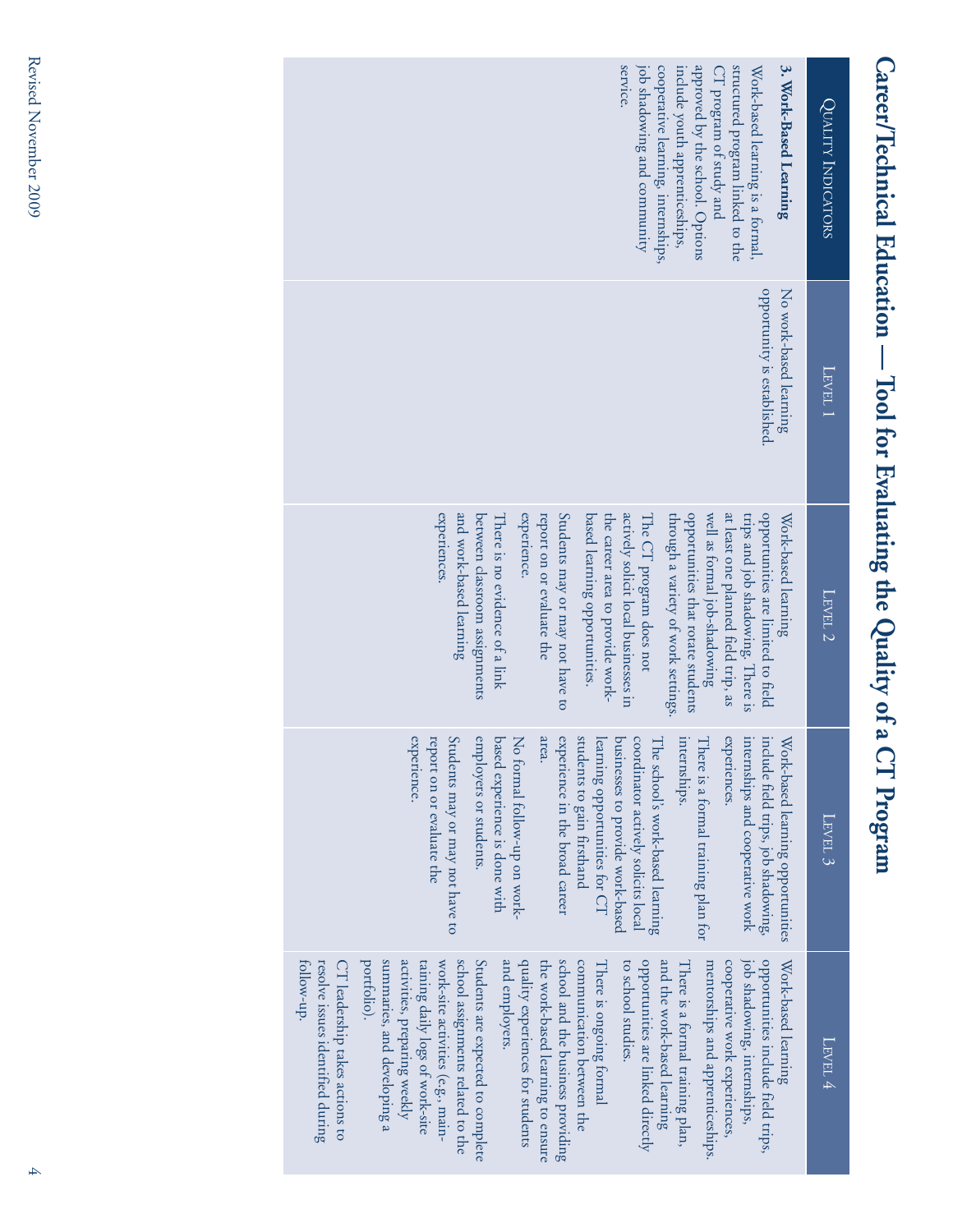| <b>QUALITY INDICATORS</b> | opportunities for leadership<br>community service.<br>professional development and<br>development, competitive events,<br>4. CT Student Organizations<br>(CTSO <sub>s</sub> )<br><b>CTSOs</b> provide students                                                                                                                                                                                                                    | 5. Embedded Literacy<br>academic standards and strategies<br>related to the CT field of study.<br>read, write and make presentations<br>trequently require students to<br>integrates reading and writing<br>Each course in the CT program<br>into all aspects of learning in the<br>CT classroom. Assignments                                                                                                                              |
|---------------------------|-----------------------------------------------------------------------------------------------------------------------------------------------------------------------------------------------------------------------------------------------------------------------------------------------------------------------------------------------------------------------------------------------------------------------------------|--------------------------------------------------------------------------------------------------------------------------------------------------------------------------------------------------------------------------------------------------------------------------------------------------------------------------------------------------------------------------------------------------------------------------------------------|
| LEVEL 1                   | participation.<br>CTSO and no plan for increasing<br>There is no participation in the                                                                                                                                                                                                                                                                                                                                             | syllabi of anchor assignments that<br>classroom.<br>strategies being used in the CT<br>No evidence exists in course<br>career field.<br>technical content relevant to the<br>require reading and writing about<br>There is no evidence of literacy                                                                                                                                                                                         |
| LEVEL 2                   | participation.<br>employability and leadership skills<br>only.<br>or participate in service learning<br>to enhance their occupational,<br>Students have few opportunities<br>Plans are made to increase<br>through the CTSO.<br>The CTSO is organized in name                                                                                                                                                                     | embedded with reading and<br>evident.<br>writing.<br>example of an anchor assignment<br>Technical reading and writing are<br>The course syllabus has one                                                                                                                                                                                                                                                                                   |
| $_{\rm{LFVEL}}$ 3         | specific to the program.<br>one local competitive event<br>All students participate in at least<br>development.<br>employability and leadership<br>provides opportunities for service<br>learning and occupational,<br>CTSO or related activity.<br><b>MI</b> students participate in the<br>The CTSO is an integral part of<br>he instructional program and                                                                      | assignments embedded with<br>improve students' literacy skills.<br>Academic and CT teachers<br>reading and writing are found in<br>Two to three examples of anchor<br>collaborate to embed academics.<br>each course syllabus.<br>instructional strategies that<br>CT teachers are using                                                                                                                                                   |
| LEVEL 4                   | awards and recognition in local,<br>successful, as evidenced by the<br>program.<br>competitive events exist for the<br>of Level 3 and is highly visible and<br>competitive events and earn at<br>regional, state and national<br>Program participants take part in<br>competitive events.<br>regional, state and national<br>number of students receiving<br>The CTSO meets all requirements<br>least two awards annually if such | each grading period.<br>A major anchor assignment is<br>inter, predict, use vocabulary,<br>summarize, paraphrase, categorize,<br>standards by having students<br>Teachers embed reading readiness<br>found in every course during<br>career fields.<br>reading standards in context of<br>validate students' mastery of<br>administered by CT teachers to<br>technical field.<br>Classroom assessments are<br>research and write about the |

Career/Technical Education - Tool for Evaluating the Quality of a CT Program

# Revised November 2009 5 Revised November 2009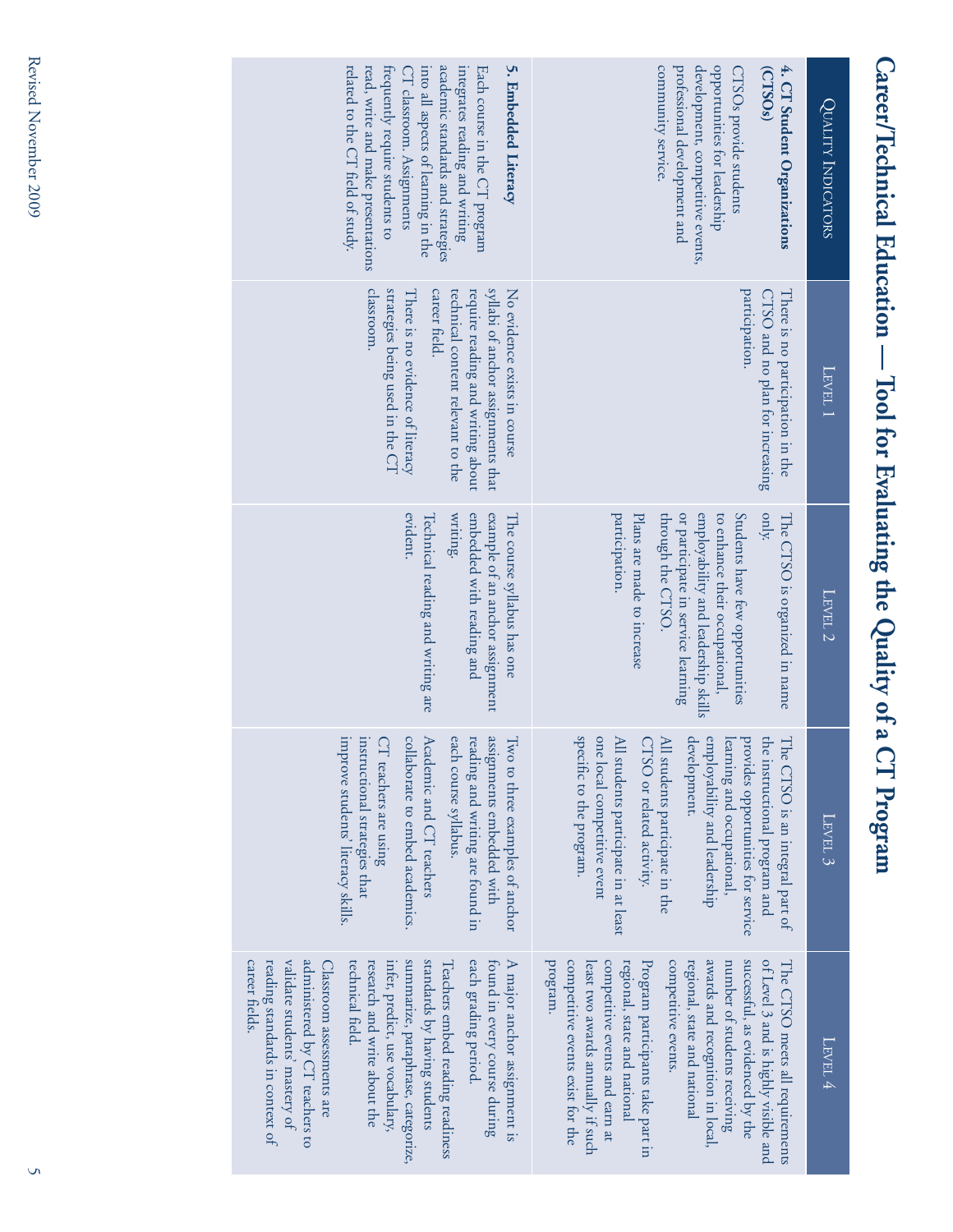| software and technology specific<br>7. Use of Technology<br>to the broad career area.<br>programs includes computers,<br>Technology used in instructional                                                                                                                                                                                                                                                                                                                                                                                                                                           | authentic problems found in the<br>assignments that require students<br>and all aspects of learning in the<br>and numeracy strategies are<br>6. Embedded Numeracy<br>CT field of study.<br>to apply mathematics skills to<br>Mathematics academic standards<br>CT classroom, with frequent<br>incorporated into CT assignments                              | QUALITY INDICATORS |
|-----------------------------------------------------------------------------------------------------------------------------------------------------------------------------------------------------------------------------------------------------------------------------------------------------------------------------------------------------------------------------------------------------------------------------------------------------------------------------------------------------------------------------------------------------------------------------------------------------|-------------------------------------------------------------------------------------------------------------------------------------------------------------------------------------------------------------------------------------------------------------------------------------------------------------------------------------------------------------|--------------------|
| students or not used.<br>available to students or not used.<br>career-related software are not<br>Hardware is not available to<br>Information technology and                                                                                                                                                                                                                                                                                                                                                                                                                                        | strategies being used in the CT<br>classroom.<br>of anchor assignments that require<br>relevant to the career field.<br>No evidence exists in course syllabi<br>There is no evidence of numeracy<br>mathematics to solve problems                                                                                                                           | LEVEL 1            |
| students using it.<br>using technology for instruction,<br>a limited way.<br>career-related software are used in<br>but there is little or no evidence of<br>hardware are outdated<br>Information technology and<br>Evidence exists of instructors<br>Career-related software and                                                                                                                                                                                                                                                                                                                   | that requires mathematics skills.<br>example of an anchor assignment<br>related to the CT course.<br>vocabulary for mathematics<br>The course syllabus has one<br>Teachers are using mathematics                                                                                                                                                            | LEVEL <sub>2</sub> |
| elated software.<br>oresentation software and career-<br>of students using spreadsheets,<br>Observational data show evidence<br>skills.<br>use technology to master career<br>Not all students are required to<br>late based on industry standards.<br>ware are adequate, but not up to<br>Career-related software and hard-<br>appropriate.<br>in every class, even when it is<br>career-related software, but not<br>nformation technology and<br>The instructional program uses                                                                                                                  | students' numeracy skills.<br>ional strategies that improve<br>CT teachers are using instruc-<br>nto the CT course.<br>collaborate to embed mathematics<br>Academic and CT teachers<br>course syllabus.<br>mathematics are found in each<br>assignments embedded with<br>Iwo to three examples of anchor                                                    | $_{\rm LFVEL}$ 3   |
| of the occupation field.<br>Students' informational and<br>technology to master career skills.<br>make judgments about<br>the software and their ability to<br>both in terms of their ability to use<br>All students are required to use<br>date based on industry standards.<br>hardware are high-tech and up to<br>class when appropriate.<br>it and paraphrase it in the context<br>technological skills are assessed<br>career-related software in every<br>information technology and<br>The instructional program uses<br>information, organize it, synthesize<br>Career-related software and | grading period.<br>validate students' mastery of<br>administered by CT teachers to<br>steps for embedding and teaching<br>found in every course during each<br>context of career fields.<br>mathematics standards in the<br>mathematics. (See Appendix A.)<br>A major anchor assignment is<br>Classroom assessments are<br>Teachers are following the eight | LEVEL 4            |

Career/Technical Education - Tool for Evaluating the Quality of a CT Program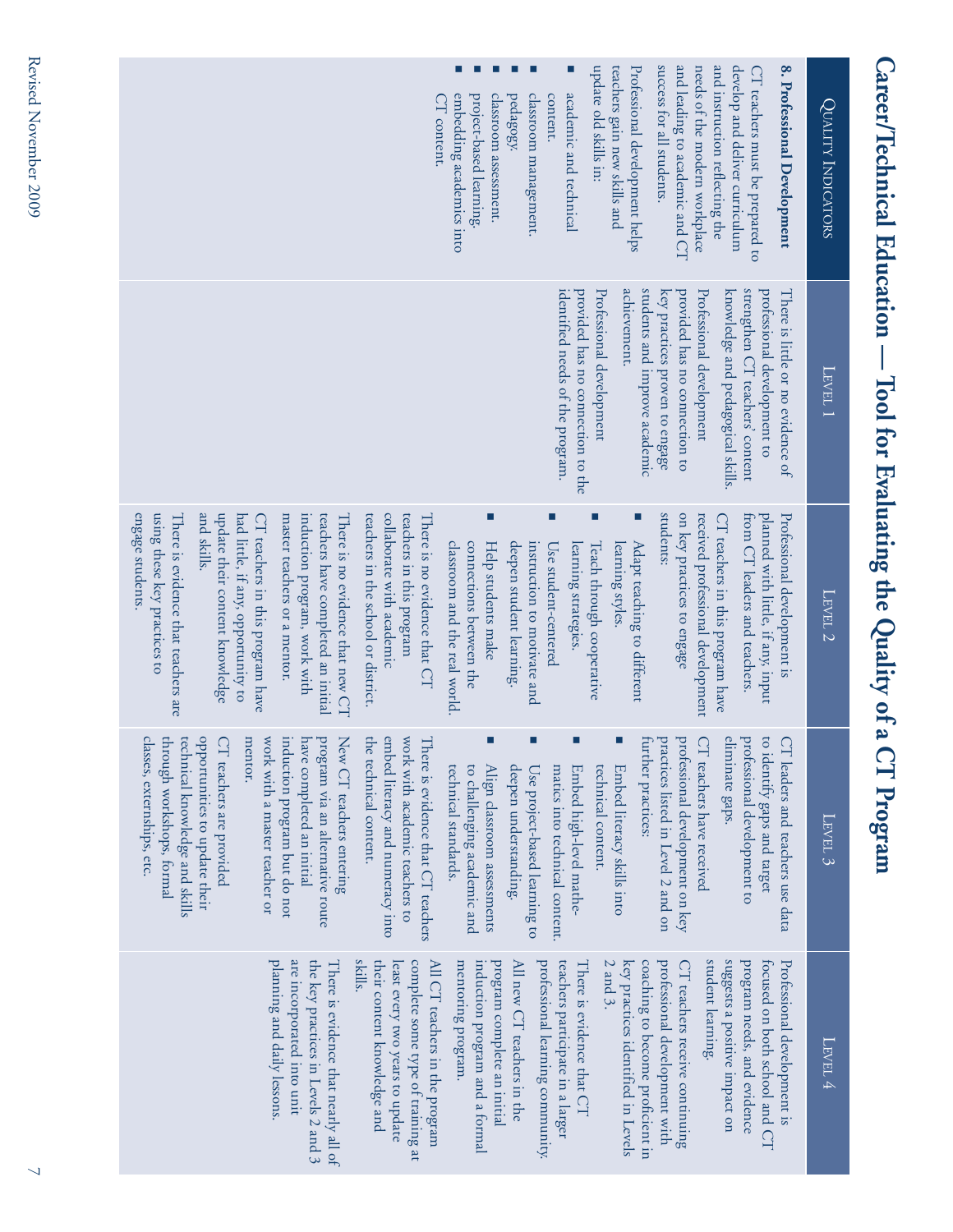| study, being connected with a<br>and educational options,<br>9. Guidance and Advisement<br>opportunities to explore career<br>provide CT students with<br>involvement.<br>opportunities for parental<br>help sessions. The systems provide<br>caring adult and attending extra-<br>including preparing a plan of<br>Guidance and advisement systems<br>QUALITY INDICATORS<br>study upon entering grade nine.<br>Students do not prepare a plan of<br>Students do not complete a<br>career-interest inventory.<br>career and educational options.<br>having opportunities to explore<br>There is no evidence of students<br>LEVEL 1<br>on the high school years and does<br>uput.<br>advisers but with no parental<br>expand their CT studies.<br>dual credit opportunities to<br>Students are not made aware of<br>of study with assistance from<br>Students prepare a four-year plan<br>education options.<br>not link to postsecondary<br>The plan of study is focused only<br>$T$ EVEL 2<br>changes in career goals.<br>completing the plan and, if<br>Students and parents meet with<br>options and the effort needed to<br>or 12th grade.<br>grade nine.<br>needed, adjust the plan to reflect<br>review progress made toward<br>the adviser at least annually to<br>meet those requirements.<br>requirements for various career<br>Students are aware of the<br>credit opportunities by the 11th<br>Students are made aware of dual<br>options to achieve those goals.<br>$\tilde{S}$<br>interest inventory no later than<br>Students complete a career-<br>prepare a six-year plan of study<br>linked to postsecondary education<br>tudents set career goals and<br>$\tt L_{\rm KVEL}$ 3<br>support to meet grade-level<br>in dual credit courses relevant to<br>Students are encouraged to enroll<br>school to help them stay of track.<br>Students are assigned to an adult<br>system is in place, and CT<br>The high school collaborates with<br>ments and financial aid.<br>such as college entrance require-<br>standards.<br>provided intervention and<br>upon entering grade nine and<br>At-risk students are identified<br>the CT program.<br>through all four years of high<br>An effective teacher-adviser<br>feeder middle grades schools to<br>The school provides information<br>teachers serve as teacher-advisers.<br>make students and parents aware<br>mentor who works with them<br>LEVEL 4 |  | Career/Technical Education - Tool for Evaluating the Quality of a | <b>CT</b> Program |                                     |
|----------------------------------------------------------------------------------------------------------------------------------------------------------------------------------------------------------------------------------------------------------------------------------------------------------------------------------------------------------------------------------------------------------------------------------------------------------------------------------------------------------------------------------------------------------------------------------------------------------------------------------------------------------------------------------------------------------------------------------------------------------------------------------------------------------------------------------------------------------------------------------------------------------------------------------------------------------------------------------------------------------------------------------------------------------------------------------------------------------------------------------------------------------------------------------------------------------------------------------------------------------------------------------------------------------------------------------------------------------------------------------------------------------------------------------------------------------------------------------------------------------------------------------------------------------------------------------------------------------------------------------------------------------------------------------------------------------------------------------------------------------------------------------------------------------------------------------------------------------------------------------------------------------------------------------------------------------------------------------------------------------------------------------------------------------------------------------------------------------------------------------------------------------------------------------------------------------------------------------------------------------------------------------------------------------------------------------------------------------------------------------------------------------------------|--|-------------------------------------------------------------------|-------------------|-------------------------------------|
|                                                                                                                                                                                                                                                                                                                                                                                                                                                                                                                                                                                                                                                                                                                                                                                                                                                                                                                                                                                                                                                                                                                                                                                                                                                                                                                                                                                                                                                                                                                                                                                                                                                                                                                                                                                                                                                                                                                                                                                                                                                                                                                                                                                                                                                                                                                                                                                                                      |  |                                                                   |                   |                                     |
| of career and educational options.                                                                                                                                                                                                                                                                                                                                                                                                                                                                                                                                                                                                                                                                                                                                                                                                                                                                                                                                                                                                                                                                                                                                                                                                                                                                                                                                                                                                                                                                                                                                                                                                                                                                                                                                                                                                                                                                                                                                                                                                                                                                                                                                                                                                                                                                                                                                                                                   |  |                                                                   |                   | and assistance to parents on topics |

# Revised November 2009 8 Revised November 2009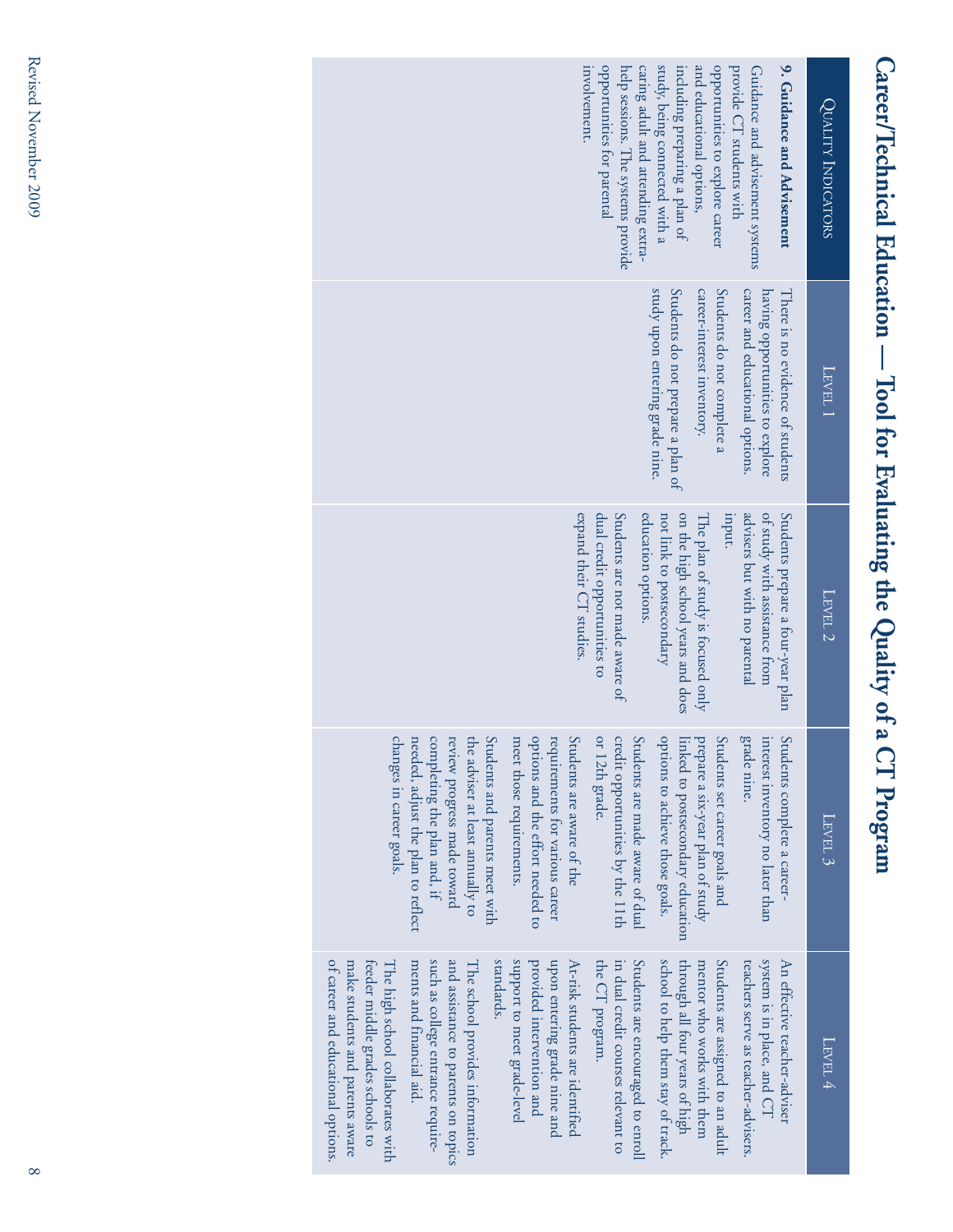| students choose a CT program of<br>study and supporting students in<br>the program.<br>ways that help them succeed in<br>making process in helping<br>being a part of the decision-<br>Parental involvement includes<br>10. Parental Involvement                                                                                                                                                                                                                                                                                                                                                                                                                                     | QUALITY INDICATORS |
|--------------------------------------------------------------------------------------------------------------------------------------------------------------------------------------------------------------------------------------------------------------------------------------------------------------------------------------------------------------------------------------------------------------------------------------------------------------------------------------------------------------------------------------------------------------------------------------------------------------------------------------------------------------------------------------|--------------------|
| student choosing the program.<br>Parents have little or no involve-<br>were not involved in their<br>ment in the CT program and                                                                                                                                                                                                                                                                                                                                                                                                                                                                                                                                                      | LEVEL 1            |
| way through student/parent/<br>houses in the CT lab each year to<br>teacher meetings and annual open<br>look at student work.<br>Parents are involved in a limited                                                                                                                                                                                                                                                                                                                                                                                                                                                                                                                   | LEVEL <sub>2</sub> |
| conducted but not used for<br>and revise the plan if needed.<br>program improvement.<br>A parent satisfaction survey is<br>out a plan, review progress made<br>and guidance counselor to map<br>expectations.<br>enrollment in the program to<br>counselor prior to student<br>understand the program's<br>least annually with the CT teacher<br>Parents and their students meet at<br>CT teacher and a guidance<br>Parents meet with the student, a                                                                                                                                                                                                                                 | LEVEL 3            |
| planning their student's complete<br>and reaching goals.<br>goals and monitor progress made<br>student's program of study and<br>program of study and approve the<br>program.<br>survey data to improve the<br>CT leaders use parent satisfaction<br>groups in support of the program.<br>collaborate with community<br>with the school, actively support<br>Parents communicate frequently<br>education. They endorse their<br>courses that prepare the student<br>sequences of academic and CT<br>learning at home, volunteer and<br>toward completing the program<br>for the transition to postsecondary<br>CT program. They participate in<br>Parents are highly involved in the | LEVEL 4            |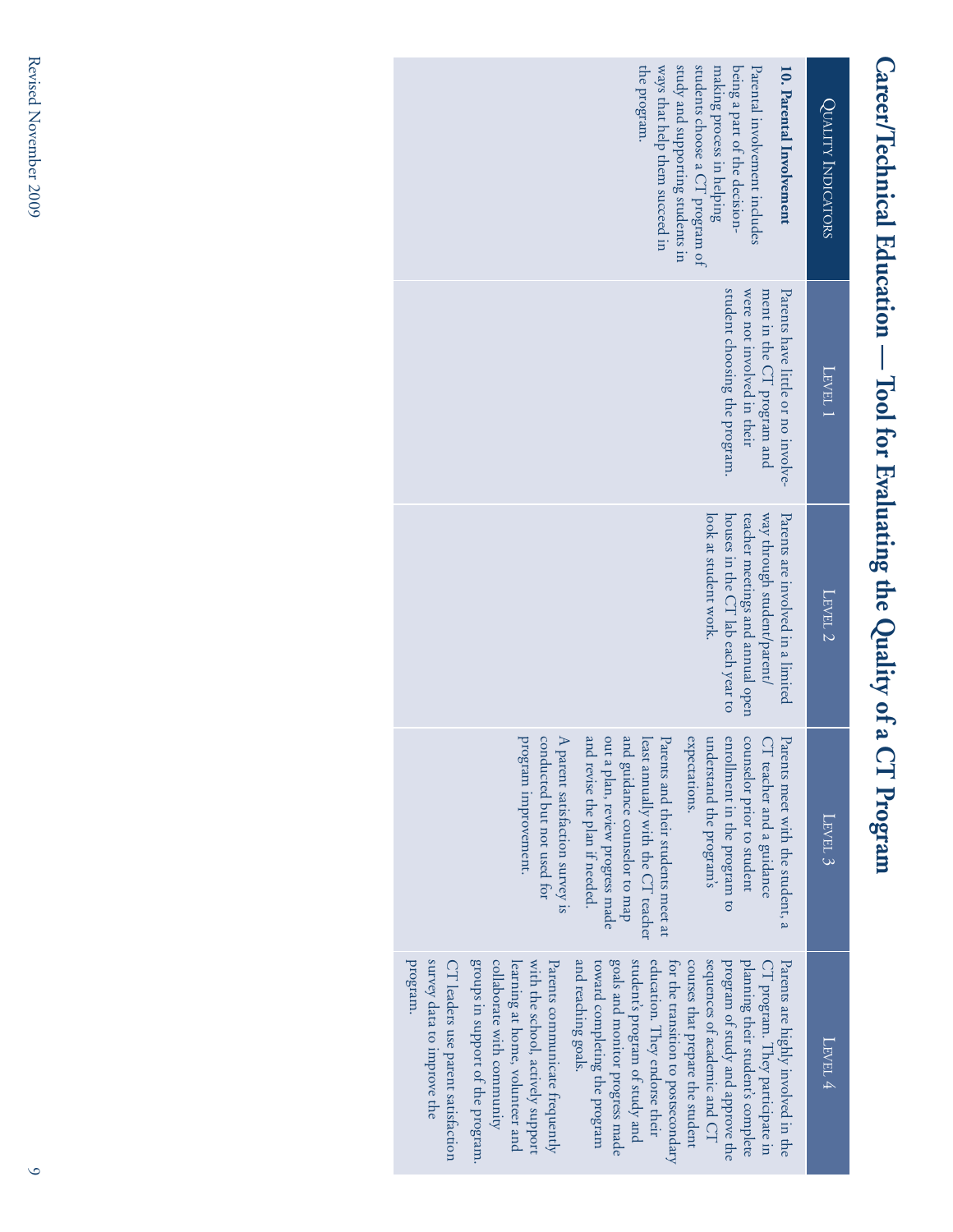| student eligibility for dual credit<br>and procedures for academic and<br>college.<br>school and a technical college,<br>enrollment adds depth to the CT<br>credit instructors, etc.<br>credit courses, criteria for dual-<br>postsecondary credit for dual<br>courses, criteria for awarding<br>two-year college or four-year<br>program.<br>reduce redundancy, and dual<br>postsecondary education to<br>between secondary and<br>between Secondary and<br>technical content alignment,<br>between the school district/high<br>regional or statewide partnerships<br>Articulation matches course work<br>Postsecondary Institutions<br>The agreement establishes policies<br>The agreement creates local<br>Enrollment Agreements<br>11. Articulation and Dual                                                                                                                                                                                                                                                                                                                                                            | QUALITY INDICATORS    |
|-----------------------------------------------------------------------------------------------------------------------------------------------------------------------------------------------------------------------------------------------------------------------------------------------------------------------------------------------------------------------------------------------------------------------------------------------------------------------------------------------------------------------------------------------------------------------------------------------------------------------------------------------------------------------------------------------------------------------------------------------------------------------------------------------------------------------------------------------------------------------------------------------------------------------------------------------------------------------------------------------------------------------------------------------------------------------------------------------------------------------------|-----------------------|
| effect for this CT program.<br>No dual enrollment policy is in<br>for this CT program.<br>No articulation agreement exists                                                                                                                                                                                                                                                                                                                                                                                                                                                                                                                                                                                                                                                                                                                                                                                                                                                                                                                                                                                                  | LEVEL 1               |
| every three to four years.<br>agreements are reviewed at least<br>syllabi and end-of-course exams,<br>articulation/dual enrollment<br>awarding postsecondary credit.<br>year college.<br>an articulation/agency agreement<br>articulation/dual enrollment<br>college students.<br>whether taught to high school or<br>requirements for faculty, course<br>agreements establish the same<br>mathematics.<br>the required technical skills but<br>with the nearby technical or two-<br>This CT program is supported by<br>There is no evidence that<br>No criteria are established for<br>for reading, writing and<br>not college placement standards<br>in dual credit CT courses address<br>There is no evidence that<br>Eligibility criteria for enrollment                                                                                                                                                                                                                                                                                                                                                                | LEVEL 2               |
| agreements are reviewed at least<br>students. There is no evidence of<br>with postsecondary institutions<br>Articulation/dual enrollment<br>courses, whether taught at the<br>of-course exams for dual credit<br>common course syllabi and end-<br>whether to high school or college<br>agreements have established the<br>school and postsecondary<br>awarding postsecondary credit,<br>within the region.<br>articulation/agency agreements<br>every two to three years.<br>high school or college.<br>teaching dual credit courses,<br>same requirements for faculty<br>Articulation/dual enrollment<br>transcripts.<br>immediately added to the high<br>escrow, rather than being<br>dual credit courses.<br>reading, writing and mathematics<br>college placement standards in<br>but credit earned is placed in<br>placement standards for academic<br>they may differ from the college-<br>required for this CT program, but<br>the required technical skills and<br>in dual credit CT courses address<br>This CT program is supported by<br>Criteria are established for<br>回<br>ligibility criteria for enrollment | $\tt L_{\rm{EVEL}}$ 3 |
| agreements are reviewed annually.<br>added to the high school and<br>and credit earned is immediately<br>awarding postsecondary credit<br>school or college students.<br>course syllabi and end-of-course<br>same requirements for faculty,<br>agreements have established the<br>Articulation/dual enrollment<br>postsecondary transcripts<br>academic dual credit courses.<br>standards in reading, writing and<br>set the same college placement<br>opportunities.<br>are viewed as essential in creating<br>with multiple postsecondary<br>articulation/agency agreements<br>Articulation/dual enrollment<br>exams whether taught to high<br>mathematics for CT and<br>the required technical skills and<br>in dual credit CT courses address<br>institutions statewide. Agreements<br>Criteria are established for<br>Eligibility criteria for enrollment<br>maximum educational<br>This CT program is supported by                                                                                                                                                                                                    | Level 4               |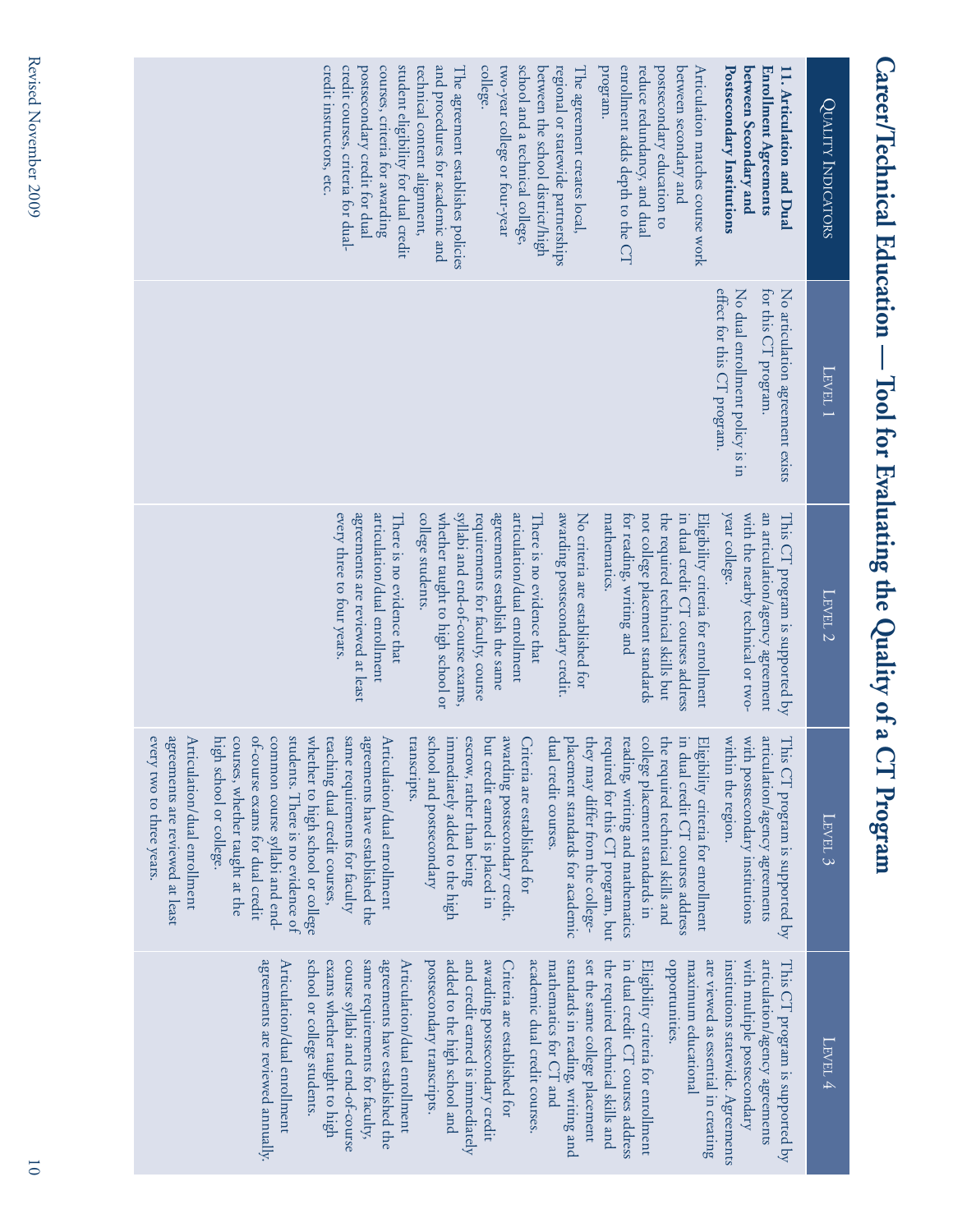| study and workforce needs.<br>stakeholders are familiar with the<br>school community to ensure all<br>and Community Outreach<br>understand how it links to further<br>program and its curriculum and<br>program to students and the<br>School and CT leaders market the<br>13. Marketing, Public Relations                                                                                                                                                                                                                        | improvement.<br>all stakeholders in the CT<br>An advisory committee represents<br>the program's continuous<br>program and provides input for<br>12. Advisory Committee                                                                                                                                                                                                                                                                                                                                                                 | <b>QUALITY INDICATORS</b> |
|-----------------------------------------------------------------------------------------------------------------------------------------------------------------------------------------------------------------------------------------------------------------------------------------------------------------------------------------------------------------------------------------------------------------------------------------------------------------------------------------------------------------------------------|----------------------------------------------------------------------------------------------------------------------------------------------------------------------------------------------------------------------------------------------------------------------------------------------------------------------------------------------------------------------------------------------------------------------------------------------------------------------------------------------------------------------------------------|---------------------------|
| There is little evidence of program<br>marketing.                                                                                                                                                                                                                                                                                                                                                                                                                                                                                 | exists only on paper.<br>established, or the committee<br>No advisory committee<br>S <sub>1</sub>                                                                                                                                                                                                                                                                                                                                                                                                                                      | LEVEL 1                   |
| school's printed literature and on<br>opportunities for students who<br>its Web site.<br>program.<br>activities reflect the value of the<br>Passive, limited marketing<br>complete the program.<br>knowledge of the program or<br>The program is described in the<br>Counselors/teachers have limited                                                                                                                                                                                                                             | gives limited input, but does not<br>program of study.<br>once a year, but has minimal<br>employers.<br>number of stakeholders and<br>established representing a limited<br>influence on issues affecting the<br>The committee meets at least<br>An advisory committee<br>tuture actions.<br>make recommendations for<br>The committee hears reports and                                                                                                                                                                               | LEVEL 2                   |
| informational events to showcase<br>Students and parents participate<br>parents and the community.<br>efforts that reach students,<br>reflected in active marketing<br>technical knowledge needed and<br>ments, the level of academic and<br>the program, its course require-<br>the eighth grade.<br>distributed to students as early as<br>program and build interest in it.<br>E<br>career options.<br>Teachers/counselors know about<br>Program information is<br>The value of the program is<br>career nights and            | agenda, attendance is taken and<br>recommendations.<br>reports and makes<br>The committee hears progress<br>minutes are recorded.<br>Meetings have an established<br>parents and students.<br>postsecondary leaders, teachers,<br>business/industry, secondary and<br>most stakeholders, including<br>least twice a year and represents<br>The advisory committee meets at                                                                                                                                                             | $\tt L_{\rm EVEL}$ 3      |
| students to consider the program.<br>and community stakeholders.<br>career options. They encourage<br>technical knowledge needed and<br>the level of academic and<br>program, its course requirements,<br>knowledgeable about the<br>market needs.<br>workplace standards and labor<br>program's value and alignment to<br>marketed to all students, parents<br>The program is aggressively<br>media to cover program events.<br>The program encourages local<br>Teachers and counselors are<br>The marketing effort reflects the | support the program.<br>ownership of the program; works<br>stakeholders and persons who can<br>quality; and raises funds to<br>with school and district<br>and receives feedback on actions<br>influence policy decisions -<br>taken.<br>The committee hears progress<br>from stakeholders and employers.<br>consider actions requiring input<br>meets at least quarterly to<br>balanced with a variety of<br>leadership to ensure program<br>The advisory committee takes<br>reports, makes recommendations<br>The advisory committee | LEVEL 4                   |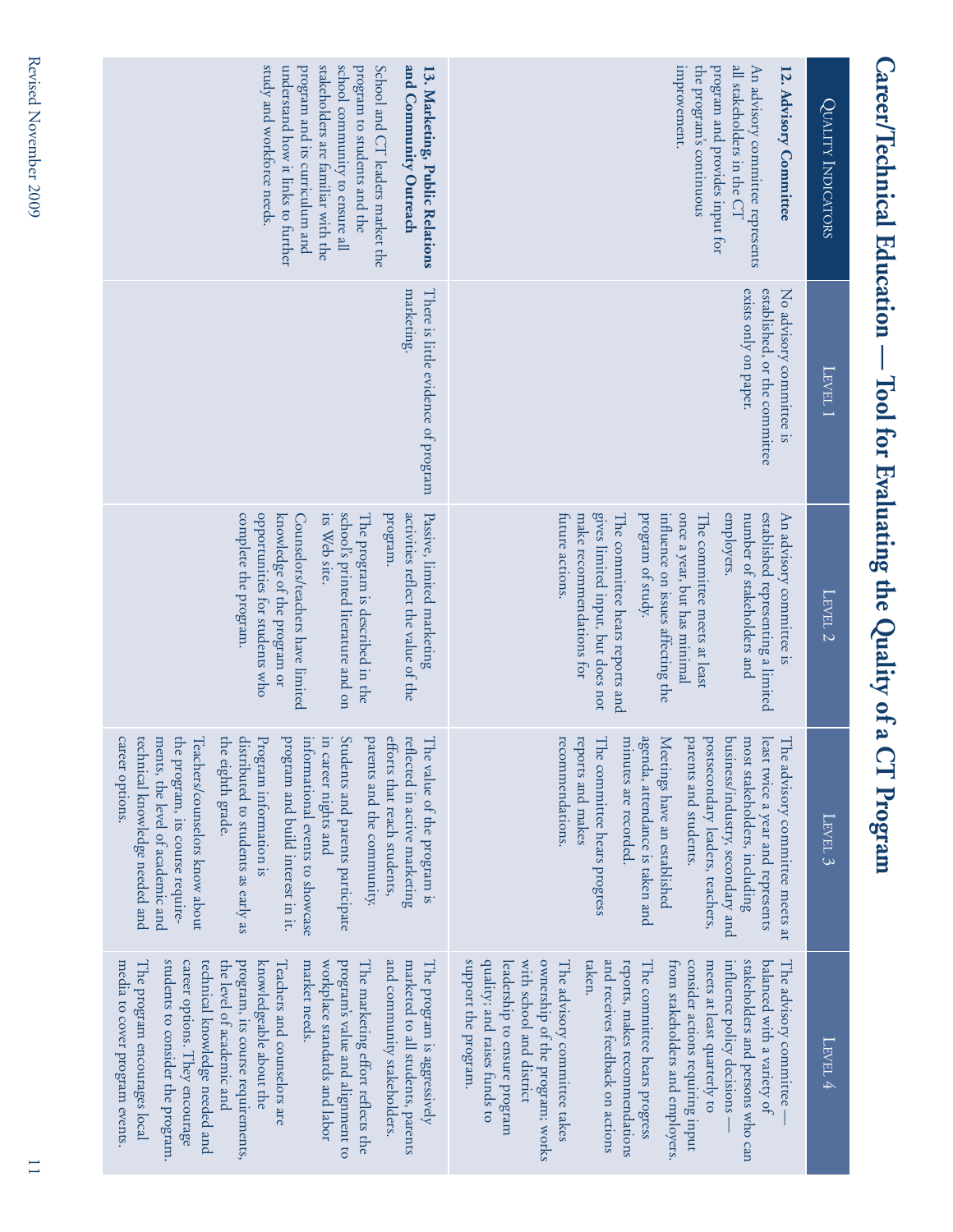| )                                                                                                                                                                                                                                    |
|--------------------------------------------------------------------------------------------------------------------------------------------------------------------------------------------------------------------------------------|
|                                                                                                                                                                                                                                      |
| Ì                                                                                                                                                                                                                                    |
|                                                                                                                                                                                                                                      |
|                                                                                                                                                                                                                                      |
|                                                                                                                                                                                                                                      |
| <b>CHARLES HOTEL HOTEL TO CHARLES AND ALL AND CHARLES AND ALL AND CHARLES AND ALL AND ALL AND ALL AND ALL AND ALL AND ALL AND ALL AND ALL AND ALL AND ALL AND ALL AND ALL AND ALL AND ALL AND ALL AND ALL AND ALL AND ALL AND AL</b> |
|                                                                                                                                                                                                                                      |
| Tool for Evaluating the Quality of a                                                                                                                                                                                                 |
|                                                                                                                                                                                                                                      |
|                                                                                                                                                                                                                                      |
|                                                                                                                                                                                                                                      |
| C                                                                                                                                                                                                                                    |
|                                                                                                                                                                                                                                      |
|                                                                                                                                                                                                                                      |
|                                                                                                                                                                                                                                      |
|                                                                                                                                                                                                                                      |
|                                                                                                                                                                                                                                      |
| l                                                                                                                                                                                                                                    |
|                                                                                                                                                                                                                                      |
|                                                                                                                                                                                                                                      |
|                                                                                                                                                                                                                                      |
|                                                                                                                                                                                                                                      |

| placement.<br>continue postsecondary training<br>job in the program area or who<br>Program completers who take a<br>in the program area have positive<br>Placement<br>16. Post Program Positive                                                                                                                                       | and keeping students.<br>prescribed for the program.<br>complete all requirements<br>percentage of students successfully<br>power of a program in attracting<br>Retention measures the staying<br>15. Retention and Completion<br>Completion indicates the            | advisers' direction, and local labor<br>function of students' interests,<br>market needs.<br>Enrollment in program is a<br>14. Enrollment                                                                                                                                                                                                             | QUALITY INDICATORS  |
|---------------------------------------------------------------------------------------------------------------------------------------------------------------------------------------------------------------------------------------------------------------------------------------------------------------------------------------|-----------------------------------------------------------------------------------------------------------------------------------------------------------------------------------------------------------------------------------------------------------------------|-------------------------------------------------------------------------------------------------------------------------------------------------------------------------------------------------------------------------------------------------------------------------------------------------------------------------------------------------------|---------------------|
| atter graduation.<br>serving in the military one year<br>education in the career field, or<br>enrolled in postsecondary<br>apprenticeship in the career field.<br>operating entrepreneurial<br>businesses, completing a formal<br>career field or related field.<br>the program are working in the<br>Less than 50% of graduates from | course for the three-year period.<br>students entering this CT program<br>three-year period.<br>the school is less than 60% for a<br>program completers as defined by<br>continue past the foundation<br>Retention: Less than 60% of<br>Completion: The percentage of | students enrolled in the program<br>were placed in the program rather<br>enrollment to program capacity.<br>their career interests.<br>than choosing the program due to<br>At least three-fourths of the<br>There is no plan for growing<br>the school for a three-year period.<br>program capacity as defined by<br>Enrollment is less than 60% of   | LEVEL 1             |
| atter graduation<br>serving in the military one year<br>education in the career field, or<br>enrolled in postsecondary<br>apprenticeship in the career field,<br>entrepreneurial businesses<br>50-69% of graduates from the<br>completing a formal<br>field or related field, operating<br>program are working in the career          | period.<br>school is 60-74% for a three-year<br>program completers as defined by<br>entering program continue past<br>three-year period.<br>the foundation course for the<br>Retention: 60-74% of students<br>Completion: The percentage of                           | choosing it due to their career<br>enrollment to program capacity.<br>interests.<br>placed in the program rather than<br>enrolled in the program were<br>More than half of the students<br>There is a plan for growing<br>for a three-year period.<br>capacity as defined by the school<br>Enrollment is 60-74% of program                            | LEVEL 2             |
| serving in the military one year<br>after graduation.<br>education in the career field, or<br>enrolled in postsecondary<br>apprenticeship in the career field,<br>entrepreneurial businesses,<br>completing a formal<br>field or related field, operating<br>program are working in the career<br>70-89% of graduates from the        | school is 75-94% for a three-year<br>year period.<br>completers as defined by the<br>period.<br>foundation course for the three-<br>75-94% of students entering<br>The percentage of program<br>program continue past the                                             | planning.<br>due to their career interests and<br>enrolled in the program chose it<br>More than half of the students<br>enrollment to program capacity.<br>There is a plan for growing<br>the<br>program capacity as defined by<br>Enrollment is 75-94% of<br>school for a three-year period.                                                         | LEVEL $\mathfrak z$ |
| serving in the military one year<br>apprenticeship in the career field,<br>90% of graduates from the<br>after graduation.<br>education in the career field, or<br>enrolled in postsecondary<br>completing a formal<br>entrepreneurial businesses,<br>program are working in the career<br>field or related field, operating           | year period.<br>school is 95-100% for a three-<br>year period.<br>95-100% of students entering<br>completers as defined by the<br>foundation course for the three-<br>program continue past the<br>The percentage of program                                          | students enrolled in the program<br>chose it due to their career<br>the plan.<br>enrollment has met or exceeded<br>program capacity, and current<br>the school for a three-year period.<br>interests and planning.<br>At least three-fourths of the<br>There is a plan for how to reach<br>program capacity as defined by<br>Enrollment is 95-100% of | Level 4             |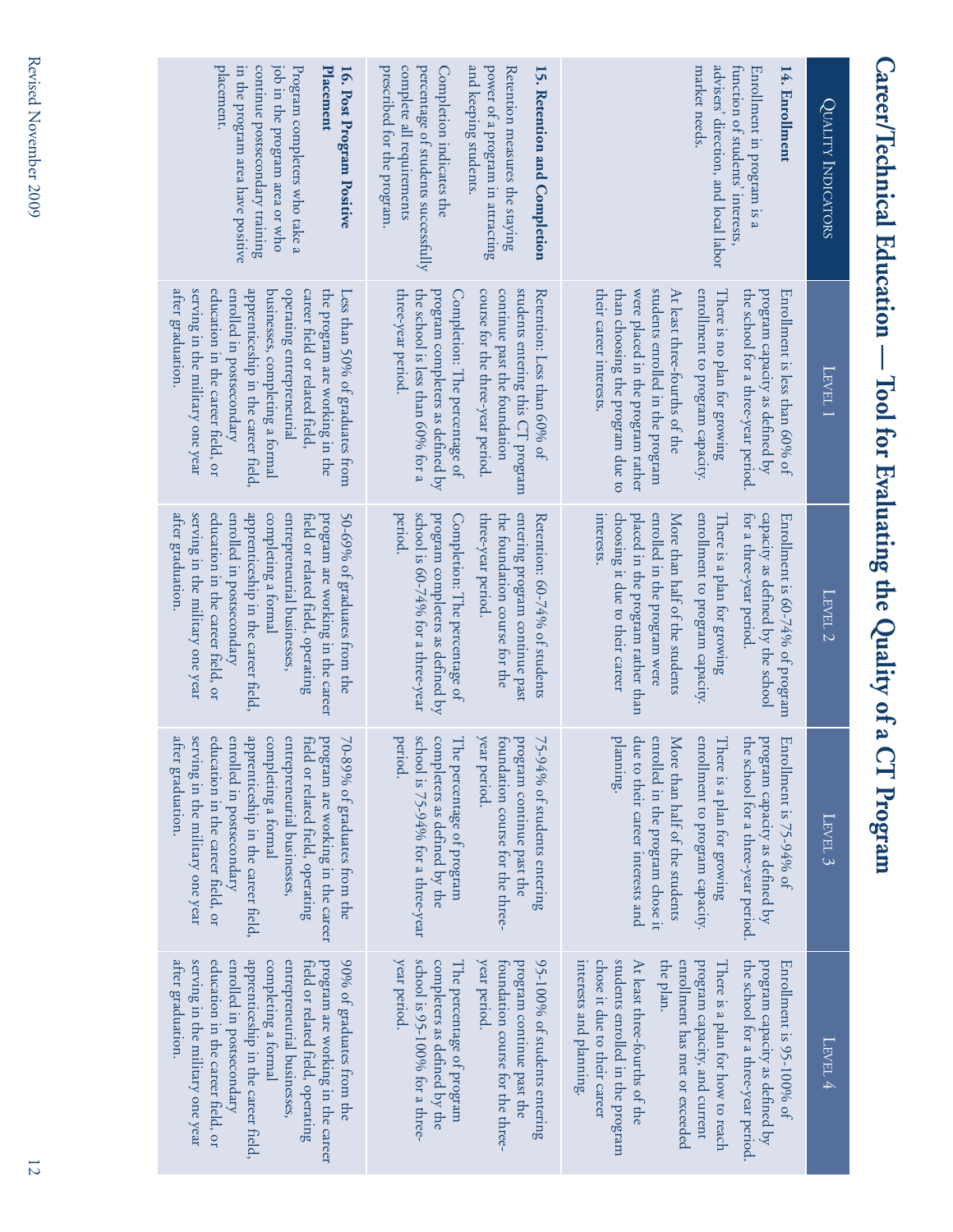| 1                                           |
|---------------------------------------------|
| Ì                                           |
| meer lechnical Equeation -<br>$\frac{1}{1}$ |
|                                             |
| <b>NATHAN IN TAILY</b><br>)<br>日 1          |
|                                             |
| ting the Quality of a                       |
| (                                           |
| ¢<br>I                                      |

| school diploma.<br>opportunity to earn an industry<br>certification that has value in the<br>credential in addition to their high<br>exam and provides students the<br>can serve as an end-of-program<br>workplace. A certification exam<br><b>Technical Assessments</b><br>18. Industry Credentialing and<br>The CT program leads to industry                                               | and mathematics.<br>standards English/language arts<br>Students in the CT program meet<br>benchmarks denoting mastery of<br>Assessment and College-<br><b>Readiness Assessment</b><br>17. State Assessment, HSTW                                                                                                                                      | QUALITY INDICATORS |
|----------------------------------------------------------------------------------------------------------------------------------------------------------------------------------------------------------------------------------------------------------------------------------------------------------------------------------------------------------------------------------------------|-------------------------------------------------------------------------------------------------------------------------------------------------------------------------------------------------------------------------------------------------------------------------------------------------------------------------------------------------------|--------------------|
| The program does not pursue<br>are below 60%.<br>Pass rates on certification exams<br>available industry credentialing.<br>program take a certification exam.<br>Less than 25% of students in the                                                                                                                                                                                            | year period.<br>and mathematics for<br>standards in English/language arts<br>standards at the end of the three-<br>enrolled in the program meet<br>postsecondary studies<br>state standards by the end of the<br>Less than 25% meet placement<br>three-year period.<br>Less than 25% meet<br>HSTW/TCTW college-readiness<br>Less than 25% of students | LEVEL 1            |
| are 60-74%.<br>25 to 49% of students in program<br>credential and encourages students<br>Pass rates on certification exams<br>to take the certification exam.<br>take a certification exam<br>The program offers one industry                                                                                                                                                                | postsecondary studies.<br>and mathematics for<br>standards in English/language arts<br>end of the three-year period.<br>college-readiness standards at the<br>period.<br>the program meet state standards<br>25-49% meet placement<br>25-49% meet HSTW/TCTW<br>by the end of the three-year<br>$25-49%$ of students enrolled in                       | LEVEL 2            |
| industry certification exam.<br>are 75-89%.<br>Students are required to take an<br>Pass rates on certification exams                                                                                                                                                                                                                                                                         | standards in English/language<br>end of the three-year period.<br>arts and mathematics for<br>50-74% meet placement<br>college-readiness standards at the<br>period.<br>by the end of the three-year<br>postsecondary studies.<br>50-74% meet HSTW/TCTW<br>the program meet state standards<br>50-74% of students enrolled in                         | $\textrm{Lerv}$ 3  |
| exceed 90%.<br>Pass rates on certification exams<br>certification.<br>component.<br>required to take the exam.<br>exam fees, and all students are<br>Passing the technical assessment<br>knowledge-based written<br>provides funding for certification<br>The district and/or high school<br>leads to state licensure or<br>benchmarked and includes a<br>Technical assessment is nationally | postsecondary studies.<br>arts and mathematics for<br>standards in English/language<br>end of the three-year period.<br>the program meet state standards<br>75-100% meet placement<br>college-readiness standards at the<br>period.<br>by the end of the three-year<br>75-100% meet HSTW/TCTW<br>75-100% of students enrolled in                      | LEVEL 4            |